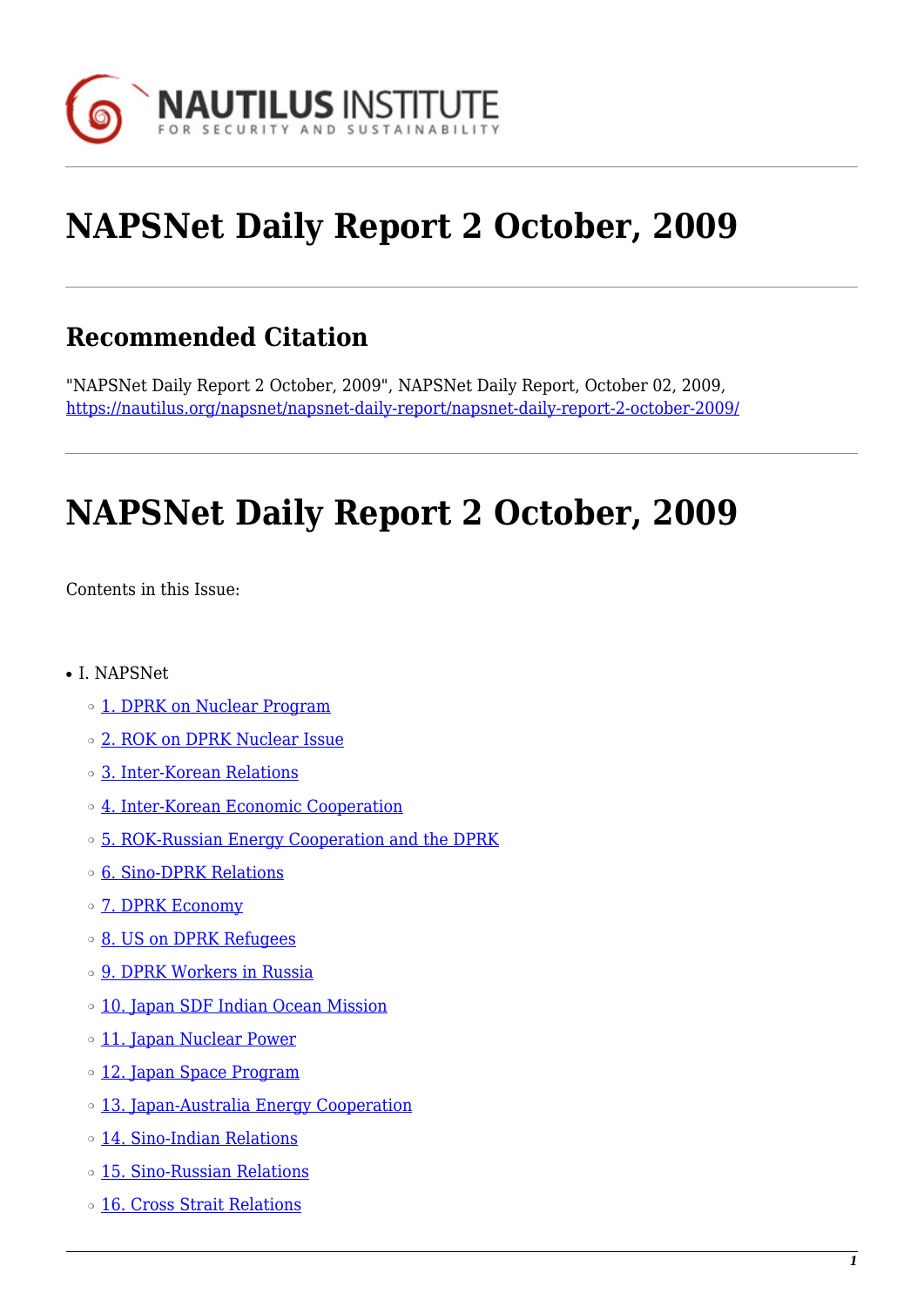- o [17. PRC Anniversary Celebration](#page-5-0)
- o [18. PRC Military](#page-5-1)
- o [19. PRC Rural Poverty](#page-5-2)
- o [20. PRC Energy Supply](#page-6-0)
- o [21. PRC Civil Society and the Environment](#page-6-1)

[Preceding NAPSNet Report](https://nautilus.org/mailing-lists/napsnet/dr/2009-2/napsnet-daily-report-1-october-2009/)

MARKTWO

## **I. NAPSNet**

## <span id="page-1-0"></span>**1. DPRK on Nuclear Program**

JoongAng Ilbo ("NORTH SAYS NUCLEAR NEGOTIATION BALL IN U.S. COURT", 2009/10/01) reported that the DPRK has thrown the ball into the United States' court in the ongoing nuclear standoff, saying the denuclearization of the Korean Peninsula depends on Washington's willingness to change its "hostile" nuclear stance. Speaking at the United Nations General Assembly yesterday, Pak Kil-yon, the DPRK's vice foreign minister, called on the US to alter its policy toward Pyongyang. "The U.S. administration must discard the old concept of confrontation and show a change in practice, as it recently stated on several occasions," he said.

### <span id="page-1-1"></span>[\(return to top\)](#page-0-0)

## **2. ROK on DPRK Nuclear Issue**

Dong-A Ilbo ("`SEOUL MUST TAKE LEAD IN GLOBAL MATTERS, N. KOREAN ISSUES` ", 2009/10/01) reported that President Lee Myung-bak yesterday said the country should take the lead in resolving global issues as well as those involving the DPRK. He said, "North Korea's nuclear ambition affects countries around the world, including the U.S. and China. Though it's also an issue between Seoul and Pyongyang, we've lacked our own voice in simply following proposals from Washington and Beijing."

### <span id="page-1-2"></span>[\(return to top\)](#page-0-0)

## **3. Inter-Korean Relations**

<span id="page-1-3"></span>The Associated Press ("11 NORTH KOREANS DEFECT BY SEA TO SOUTH KOREA", 2009/10/01) reported that the ROK's military says a group of 11 North Koreans have defected by sea. An official at the Joint Chiefs of Staff says the North Koreans crossed into southern waters off the divided peninsula's east coast aboard a small barge early Thursday evening.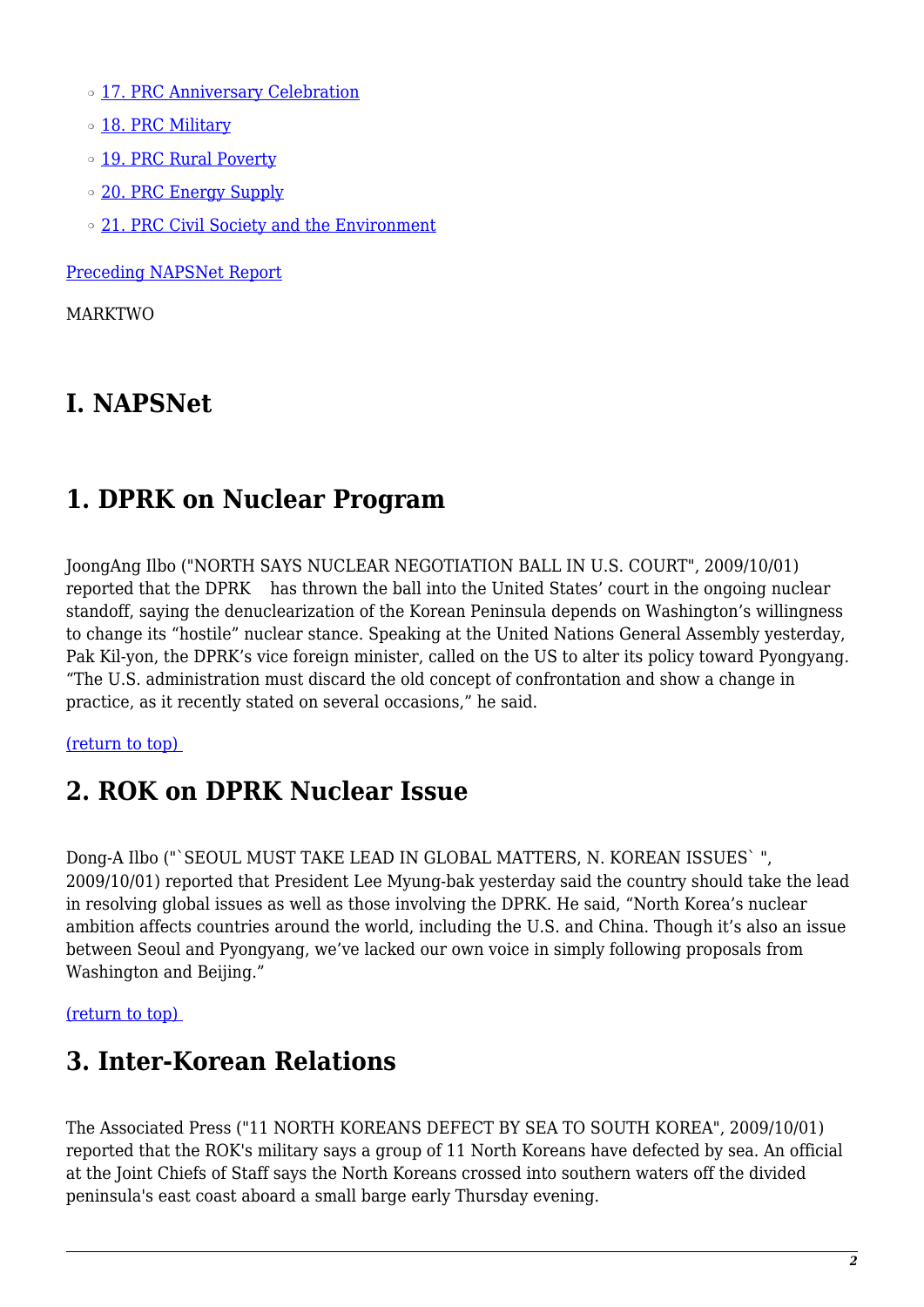## **4. Inter-Korean Economic Cooperation**

IFES NK Brief ("KAESONG FACTORY RECOGNIZED FOR QUALITY", 2009/10/01) reported that DPRK laborers in the Kaesong Industrial Complex are gaining attention as they are awarded with the government's certificate of high quality, a certification difficult for even ROK companies to earn. It is very rare for the DPRK to earn in only about one year what it takes ROK small and mid-sized businesses 2~3 years to get. When the factory first opened, the skill level of the workers was considerably lower than counterparts elsewhere, and this was reflected in the dissatisfaction of customers and large number of defective products. However, as the workers became more loyal to the company, their efficiency improved as well, and employees even began repairing their own equipment in the event of a failure.

<span id="page-2-0"></span>[\(return to top\)](#page-0-0) 

## **5. ROK-Russian Energy Cooperation and the DPRK**

Asia Pulse ("S KOREAN PLAN TO IMPORT RUSSIAN NATURAL GAS VIA N KOREA ON HOLD", 2009/10/01) reported that plans to import Russian natural gas through a DPRK pipeline have been shelved due to strained inter-Korean relations, the head of the ROK's state-run energy company said. Korea Gas Corp president Choo Kang-soo said unless the DPRK specifically asks for the pipeline to be built on its soil, Seoul will not pursue the piped natural gas (PNG) project but opt to import liquefied natural gas (LNG) directly from Russia by ship.

<span id="page-2-1"></span>[\(return to top\)](#page-0-0) 

## **6. Sino-DPRK Relations**

Chosun Ilbo ("CHINA HINTS AT SUBSTANTIAL ECONOMIC AID TO N.KOREA", 2009/10/01) reported that the PRC is apparently poised to give substantial economic aid to the DPRK when Premier Wen Jiabao visits the impoverished country on Oct. 4-6. PRC Foreign Ministry spokeswoman Jiang Yu told reporters that several agreements will be signed with the DPRK in areas including economy, trade, education and tourism. She made the remarks in reply to a question whether Wen plans to conclude a cooperation agreement on food and energy with the DPRK.

<span id="page-2-2"></span>[\(return to top\)](#page-0-0) 

## **7. DPRK Economy**

<span id="page-2-3"></span>Xinhua News ("DPRK TOP LEADER CALLS FOR SELF-RELIANCE TO BOOST ECONOMY", Pyongyang, 2009/10/01) reported that Kim Jong Il, top leader of the DPRK, urged to boost the country's economy through self-reliance, the official Rodong Sinmun daily said on Thursday. Kim made the remark while inspecting several places in the DPRK capital Pyongyang, including a fish farm, a factory and a university, the newspaper reported, without giving the date of the inspections. The nation's self-supporting economy is now making rapid progress, fully demonstrating its tremendous potential, Kim said.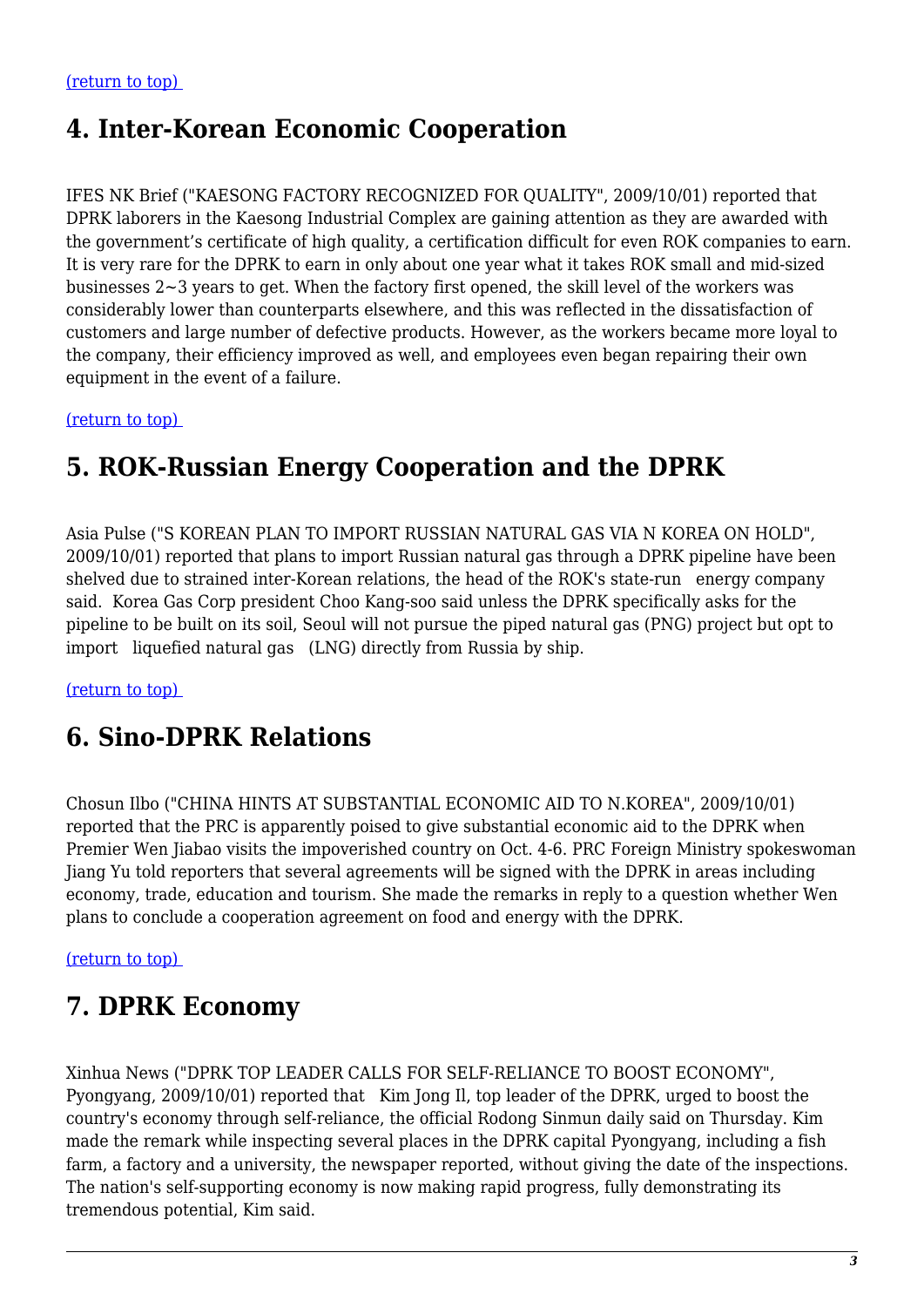## **8. US on DPRK Refugees**

Chosun Ilbo ("U.S.' N.KOREAN REFUGEE POLICY UNDER SCRUTINY", 2009/10/01) reported that bipartisan group of U.S. congressmen have called for a reexamination of the issue of DPRK defectors. According to the source, U.S. Congress instructed the GAO to inspect the U.S. administration, in the belief that there has been no significant change in the U.S. administration's policy on DPRK refugees even after Congress passed the North Korean Human Rights Act in 2004.

<span id="page-3-0"></span>[\(return to top\)](#page-0-0) 

## **9. DPRK Workers in Russia**

Voice of America ("N. KOREAN WORKERS EARN DOLLARS FOR CONSTRUCTION WORK IN RUSSIA", 2009/10/01) reported that in Vladivostok North Koreans sent out by their government to earn much-needed foreign currency for the country. The estimated 5,000 North Koreans in Vladivostok come from various backgrounds and even include doctors. Despite the stress of living and working in a foreign country, the North Koreans have come to appreciate the culture of capitalism. Choi Jong-kun, an assistant professor of political science at Yonsei University in Seoul, says money is just one reason to leave home. The other is improving one's status among the DPRK's political elite.

### <span id="page-3-1"></span>[\(return to top\)](#page-0-0)

## **10. Japan SDF Indian Ocean Mission**

Kyodo News ("CABINET MINISTERS REVEAL RIFT OVER PROSPECTS FOR REFUELING MISSION", 2009/10/01) reported that Cabinet ministers revealed a rift Thursday over the prospects for Japan's refueling mission in the Indian Ocean, with some disturbed by Foreign Minister Katsuya Okada's remarks that left room for extending it despite the new government's plan of not doing so. "The Democratic Party of Japan has taken power and the DPJ's stance is not to extend (the mission). We have won the election by saying so," Defense Minister Toshimi Kitazawa said, responding to Okada's remarks on Wednesday that he "basically doesn't want to extend the mission, but it's not a complete 'No.'"

<span id="page-3-2"></span>[\(return to top\)](#page-0-0) 

## **11. Japan Nuclear Power**

Kyodo News ("LOADING OF MOX FUEL POSTPONED", 2009/10/01) reported that Kyushu Electric Power Co. said it has decided to put off the planned Saturday start of feeding plutonium-uranium mixed oxide, or MOX fuel, into the No. 3 nuclear reactor of its Genkai nuclear plant in Saga Prefecture.

<span id="page-3-3"></span>[\(return to top\)](#page-0-0)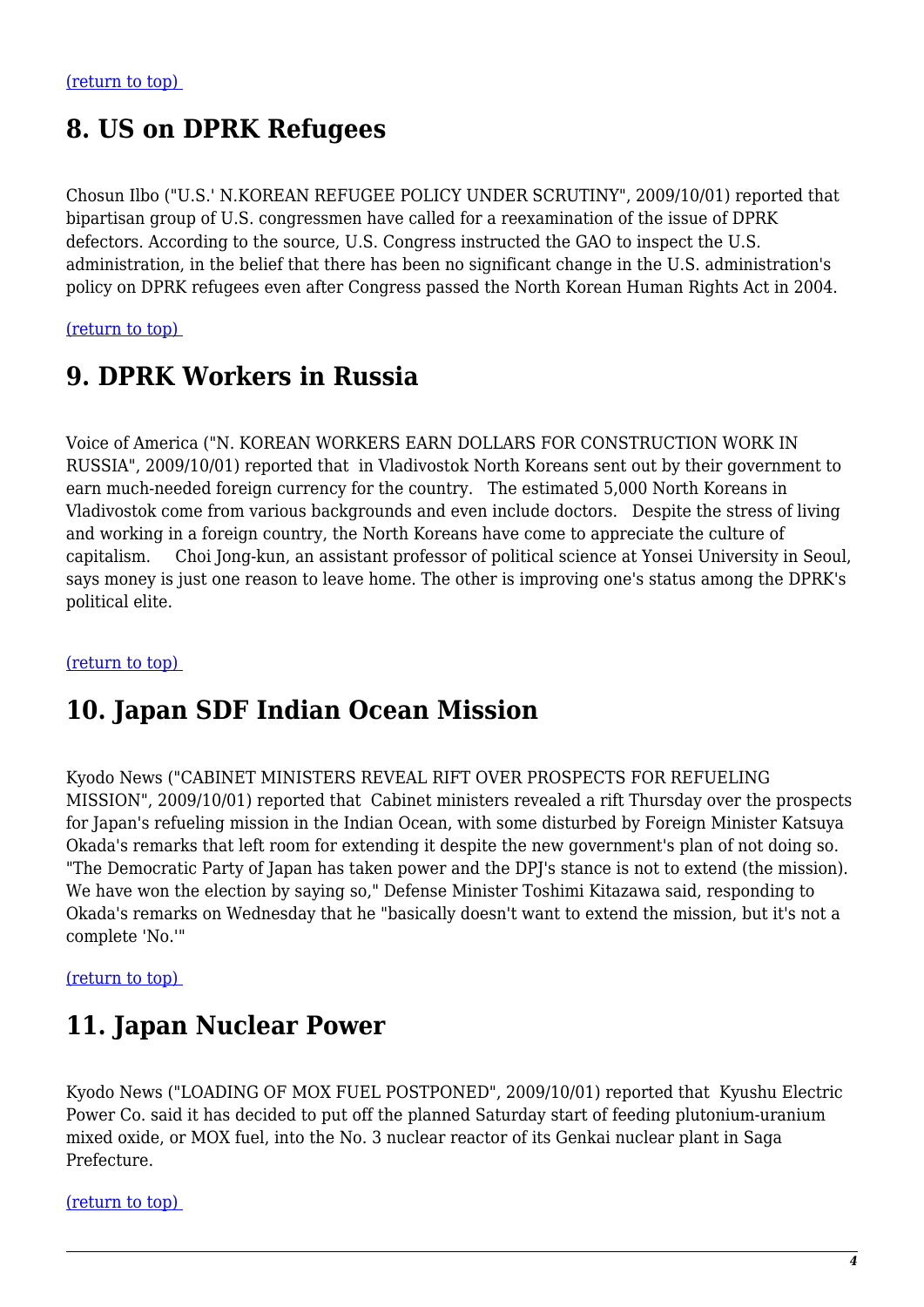## **12. Japan Space Program**

The Yomiuri Shimbun ("MAEHARA EYES MANNED ROCKET DEVELOPMENT", 2009/10/01) reported that Construction and Transport Minister Seiji Maehara, who is also in charge of space development, has indicated he is considering launching a national project to develop a manned space rocket of Japan's design. It is the first time that a minister in charge of space development has clearly referred to a space development plan involving a manned spacecraft.

#### <span id="page-4-0"></span>[\(return to top\)](#page-0-0)

## **13. Japan-Australia Energy Cooperation**

The Japan Times ("NATURAL GAS DOWN UNDER BOUND FOR JAPAN BY 2014", 2009/10/01) reported that resources-rich Australia has signed on to provide Japanese households and industries a reliable source of natural gas for decades to come. As this country's biggest, most respected market for resources, Japan is first up for gas supplies from a newly approved undersea gas field off Western Australia called Gorgon. Tokyo Gas and Osaka Gas, will take at least 2.5 million tons of liquefied natural (LNG) a year for 25 years starting in 2014.

#### <span id="page-4-1"></span>[\(return to top\)](#page-0-0)

### **14. Sino-Indian Relations**

Express India ("INDIA BUILDING DEFENCE CAPABILITIES LIKE CHINA: ANTONY", 2009/10/01) reported that Defence Minister A K Antony said India was building its defence capabilities just as the PRC did. Antony added that India's policy was to "find a solution (for its issues with China) through negotiations and on the same hand, we have increased our effective deterrent strength."

#### <span id="page-4-2"></span>[\(return to top\)](#page-0-0)

## **15. Sino-Russian Relations**

Itar-Tass ("RUSSIA-CHINA RELATIONS TURN INTO NEW TYPE OF INTERSTATE RELATIONS", 2009/10/01) reported that the relations between the PRC and Russia turned into "a new type of interstate relations," PRC President Hu Jintao said in a telegram sent to his Russian counterpart Dmitry Medvedev on occasion of the 60th anniversary of establishing diplomatic relations between the countries. "For the past 60 years Chinese-Russian relations have passed an extraordinary way and turned in a new type of interstate relations matching the tendencies of the new times. The countries are building up bilateral political mutual trust, are expanding all-round business cooperation and enhance cultural exchanges," the PRC leader said. He noted that "both sides are maintaining close cooperation in international and regional affairs."

#### <span id="page-4-3"></span>[\(return to top\)](#page-0-0)

## **16. Cross Strait Relations**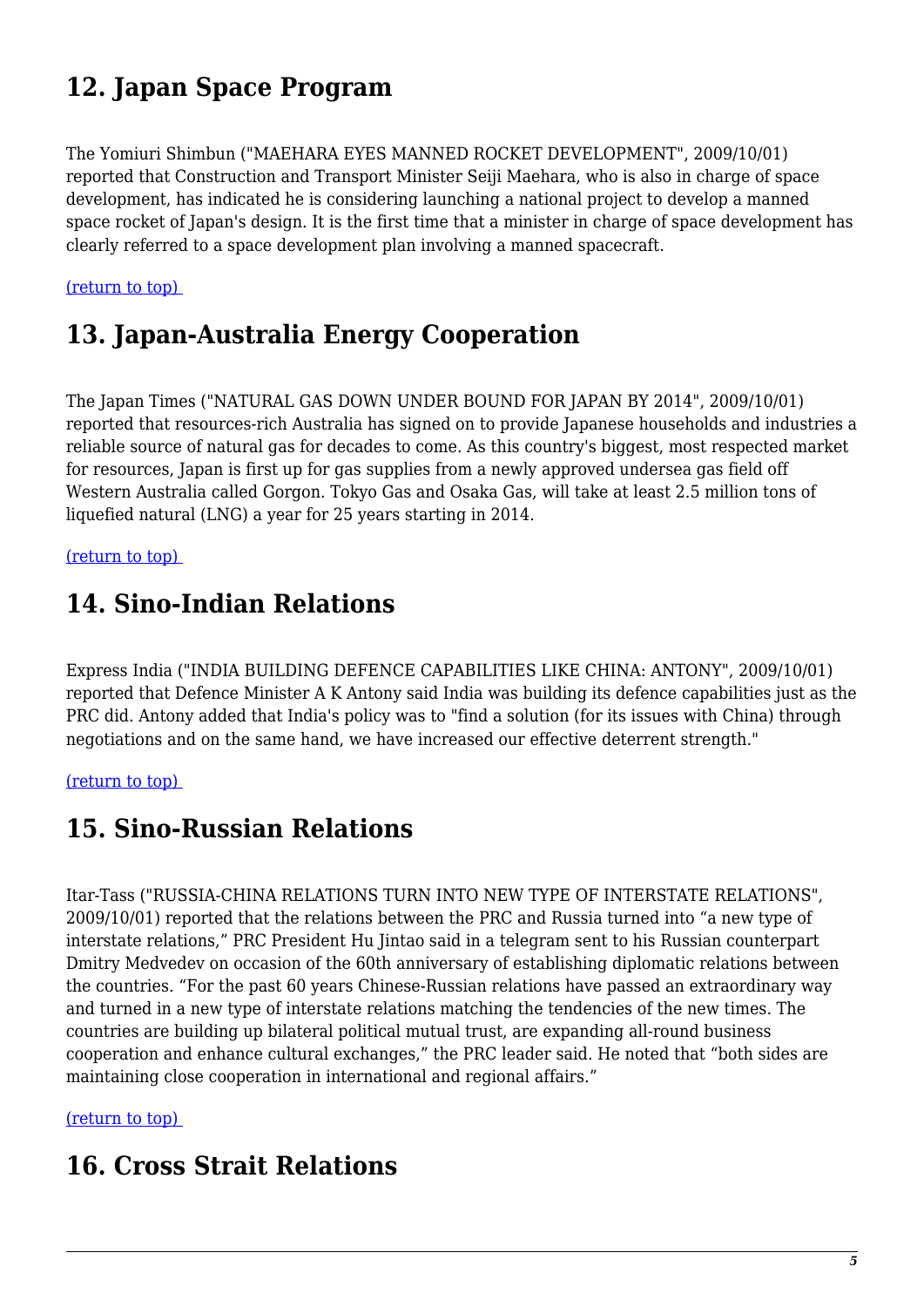The Associated Press ("PREMIER: TAIWAN NEEDS STRONG DEFENSE AGAINST CHINA", 2009/10/01) reported that Taiwan needs to maintain its defense against the PRC while pursuing peaceful cross-strait relations , the island's premier said. Wu Den-yih's statement came on the same day the PRC showed off its advanced military hardware in a parade with over 100,000 people. PRC President Hu Jintao also reiterated the country's resolution to be unified with Taiwan. Wu said Taiwan's efforts to seek peaceful ties with Beijing cannot rely on PRC goodwill alone, but they have to be backed by a strong defense.

Agence France-Presse ("CHINA TO SIGN TAIWAN PACT AFTER KADEER BAN: REPORT", 2009/10/01) reported that the PRC plans to sign a key financial pact with Taiwan later this month as a reward for the island barring a visit by Uighur leader Rebiya Kadeer , a report here said. The two sides are likely to ink the memorandum of understanding on financial cooperation by the end of October, allowing closer ties in the banking, insurance and securities industries, the Commercial Times reported.

<span id="page-5-0"></span>[\(return to top\)](#page-0-0) 

## **17. PRC Anniversary Celebration**

The Associated Press ("HONG KONGERS PROTEST ON CHINA'S NATIONAL DAY", 2009/10/01) reported that with the rest of the PRC awash in red flags and cheering crowds for National Day , hundreds of Hong Kongers — many wearing black — protested, denouncing the country's human rights record during 60 years of Communist rule. The former British colony was allowed to deviate from the nationwide celebrations because it enjoys Western-style civil liberties as part of its special semiautonomous status. About 200 people marched through Hong Kong's downtown financial district, chanting, "We want human rights. We don't want a sanitized National Day."

<span id="page-5-1"></span>[\(return to top\)](#page-0-0) 

## **18. PRC Military**

Xinhua News ("CHINA EYES DEFENSIVE CAPABILITY IN BUILDING UP MILITARY", 2009/10/01) reported that while displaying sophisticated weapons at the 60th National Day parade Thursday, the PRC insists that the glittering military accomplishments are mainly to serve the country's "active defense" strategy. The People's Liberation Army (PLA) showcased 52 types of new home-grown weapon systems, at the grand military parade marking the 60th anniversary of the founding of the People's Republic of China (PRC). Defense Minister Liang Guanglie told Xinhua the PLA had achieved leaping upgrades in its defensive combat abilities to realize that the armed forces could effectively safeguard the country's sovereignty and territorial integrity.

<span id="page-5-2"></span>[\(return to top\)](#page-0-0) 

## **19. PRC Rural Poverty**

Bloomberg News (Lee J. Miller and Daniel Ten Kate, "CHINA'S RURAL POOR THREATEN POST-PARTY HANGOVER: CHART OF DAY ", 2009/10/01) reported that the PRC, marking its 60th anniversary, faces a widening wealth gap between farmers and city dwellers that may threaten stability, even as the economy is poised to pass Japan's as the world's second largest. "The basic